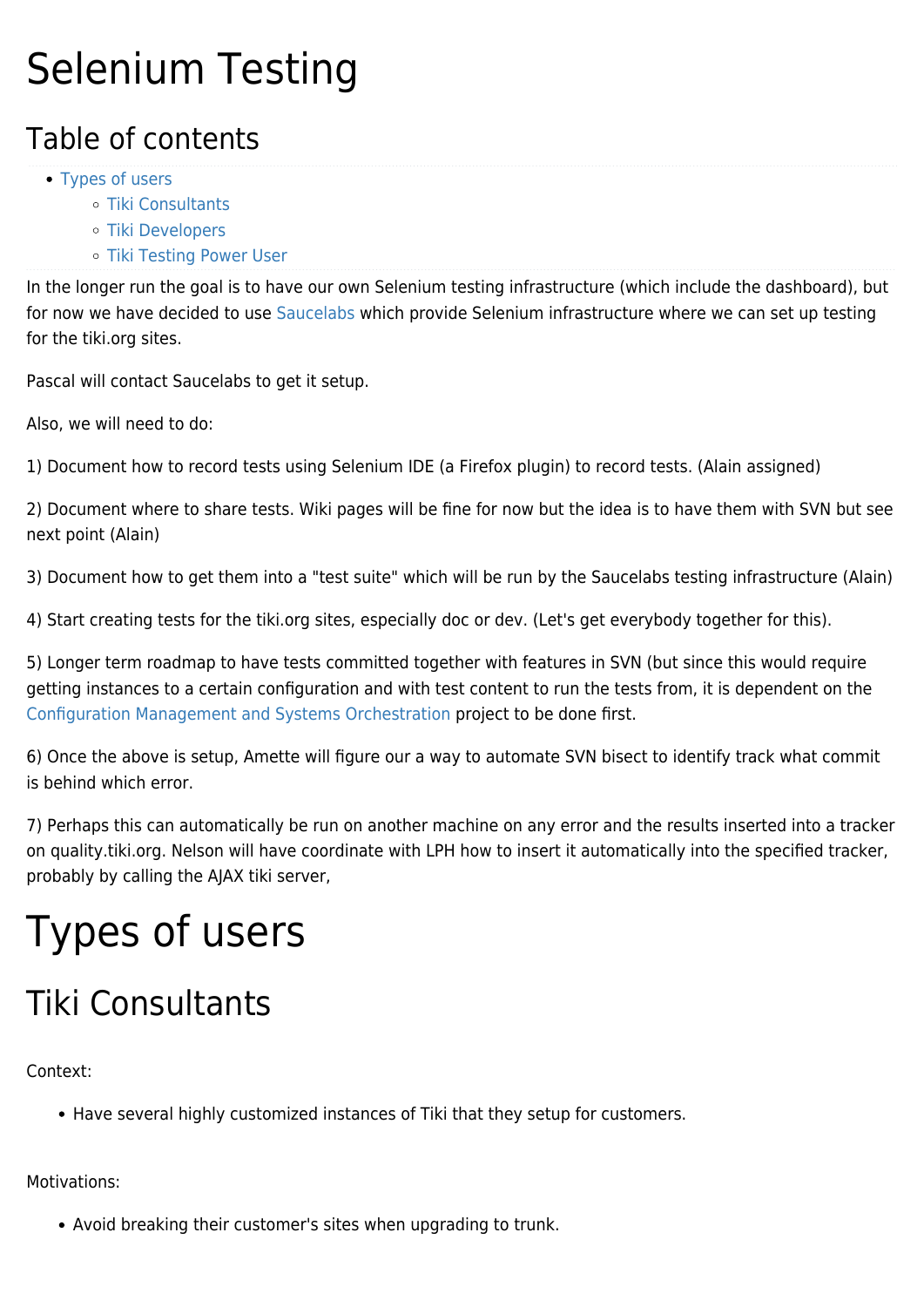Make sure that use scenarios which are critical for their customers continue to work on trunk.

Need to do:

- Write tests **on a customer's instance** to capture that customer's key use cases.
- Setup a server that will run those custom tests once a day, and notify them when it fails one of them.

## Tiki Developers

#### Context

- Have certain parts of Tiki for which they are kind of "custodians".
- Create and modify code that might break someone else's code

#### Motivations

- Know when someone breaks "their" code.
- Know when they break "someone else's" code

#### Needs to:

- Write "generic" tests (i.e. not tied to a particular customer instance) to make sure that "their code" will keep working in the future.
	- Want some server somewhere to run those tests on trunk once a day, and notify them when it fails one of them.
- When modifying code in a part of Tiki, run a "short" (say 5 mins) test suite that covers the portions of the code that are most likely to be affected by the change.

### Tiki Testing Power User

#### Context

- Knows Tiki very well, and may be site admin on several sites.
- Is not a programmer and may not have SSH access

#### Motivations

- Avoid breaking his sites, when upgrading to trunk
- Help the Tiki community, eventhough he is not a programmer

#### Needs to:

- Write tests on the sites he maintains, that captures the use cases he and his users care about.
- Have access to a server somewhere that can run those tests on trunk and notify him when one of them fails